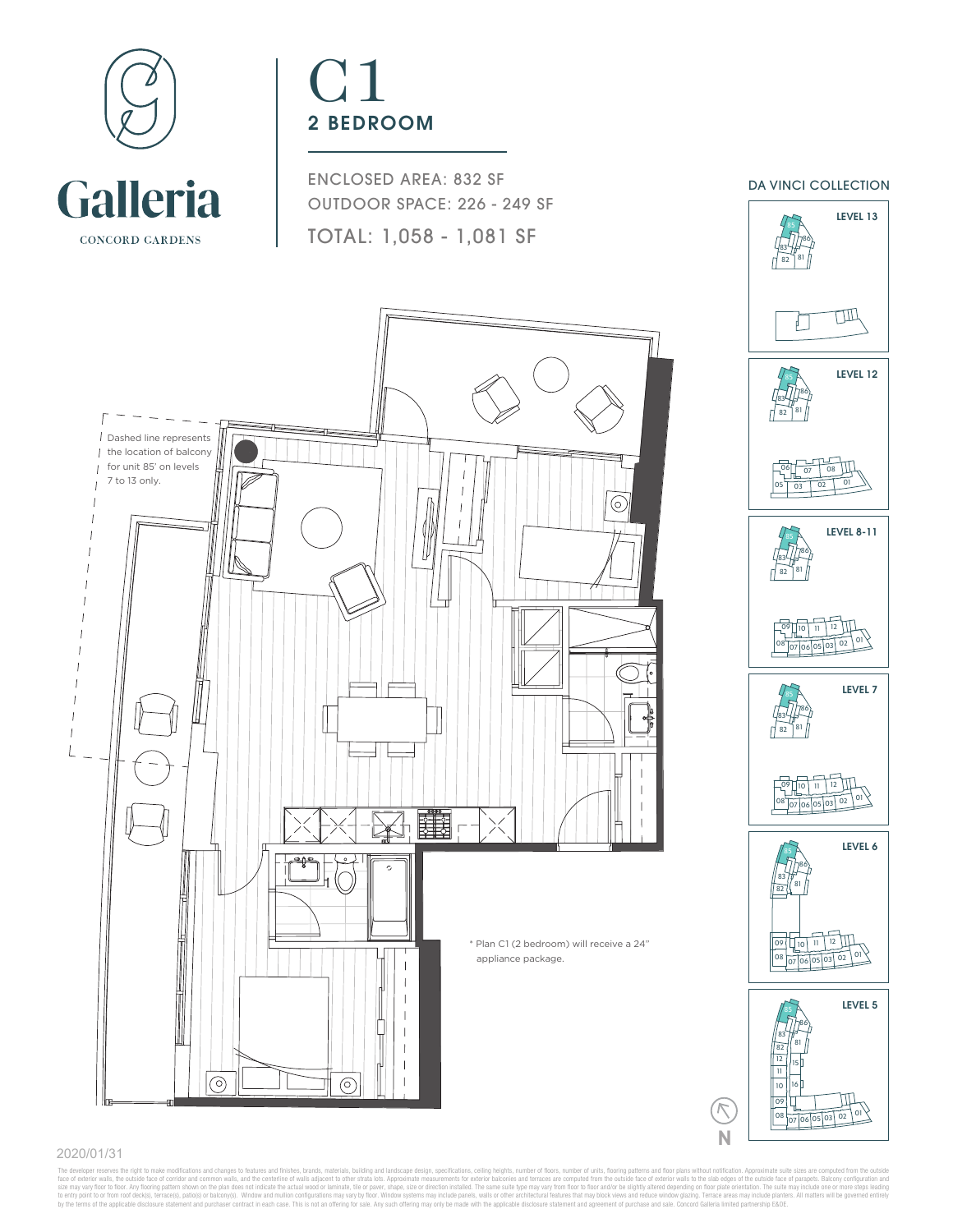

## C2 2 BEDROOM

ENCLOSED AREA: 807 SF OUTDOOR SPACE: 163 SF

### TOTAL: 970 SF

Unit plan is an adaptable unit. Please ask your Galleria sales executive for more info.



### DA VINCI COLLECTION









**N**

### 2020/01/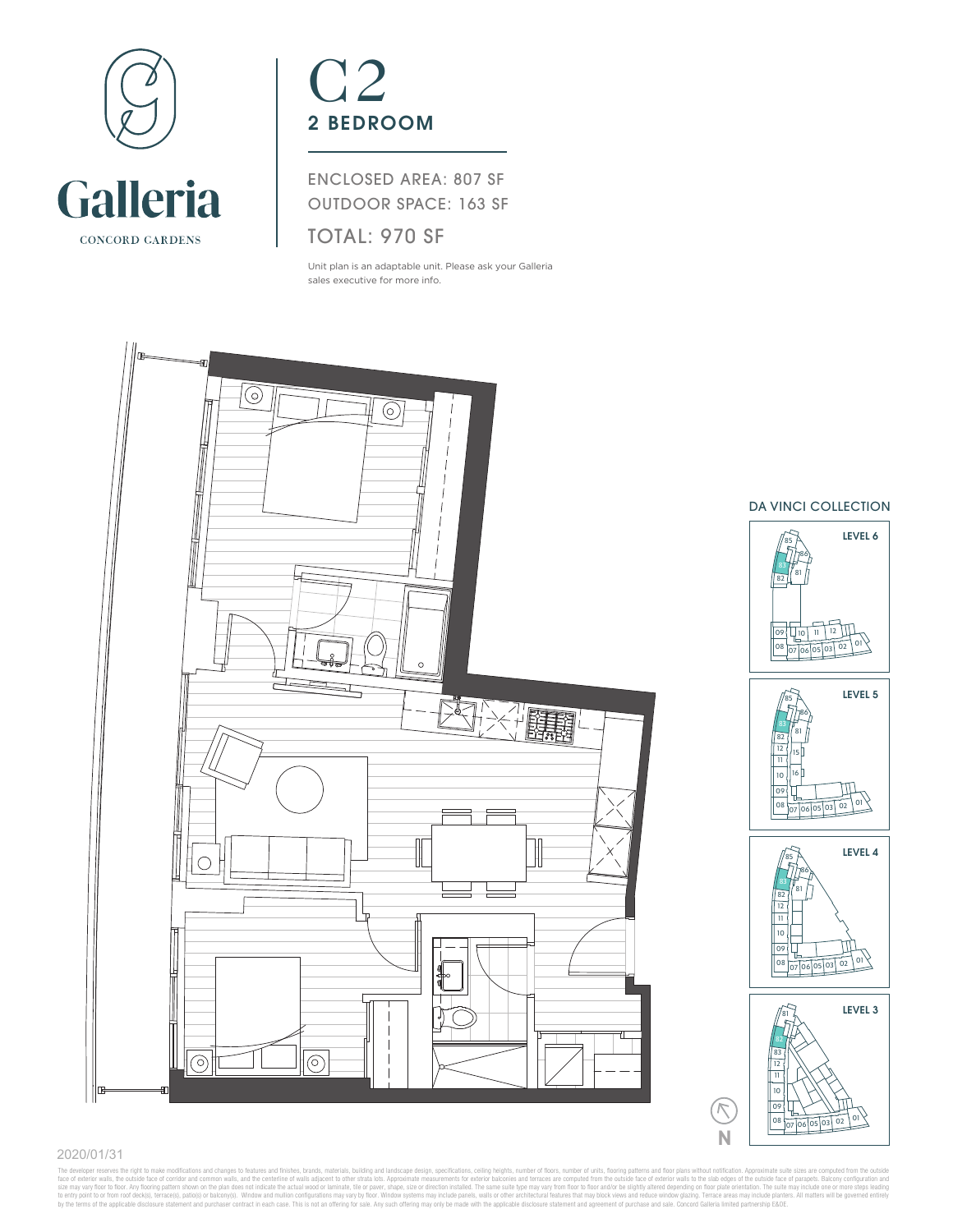

## C5 2 BEDROOM

ENCLOSED AREA: 872 SF OUTDOOR SPACE: 290 SF TOTAL: 1,162 SF



### 2020/02/10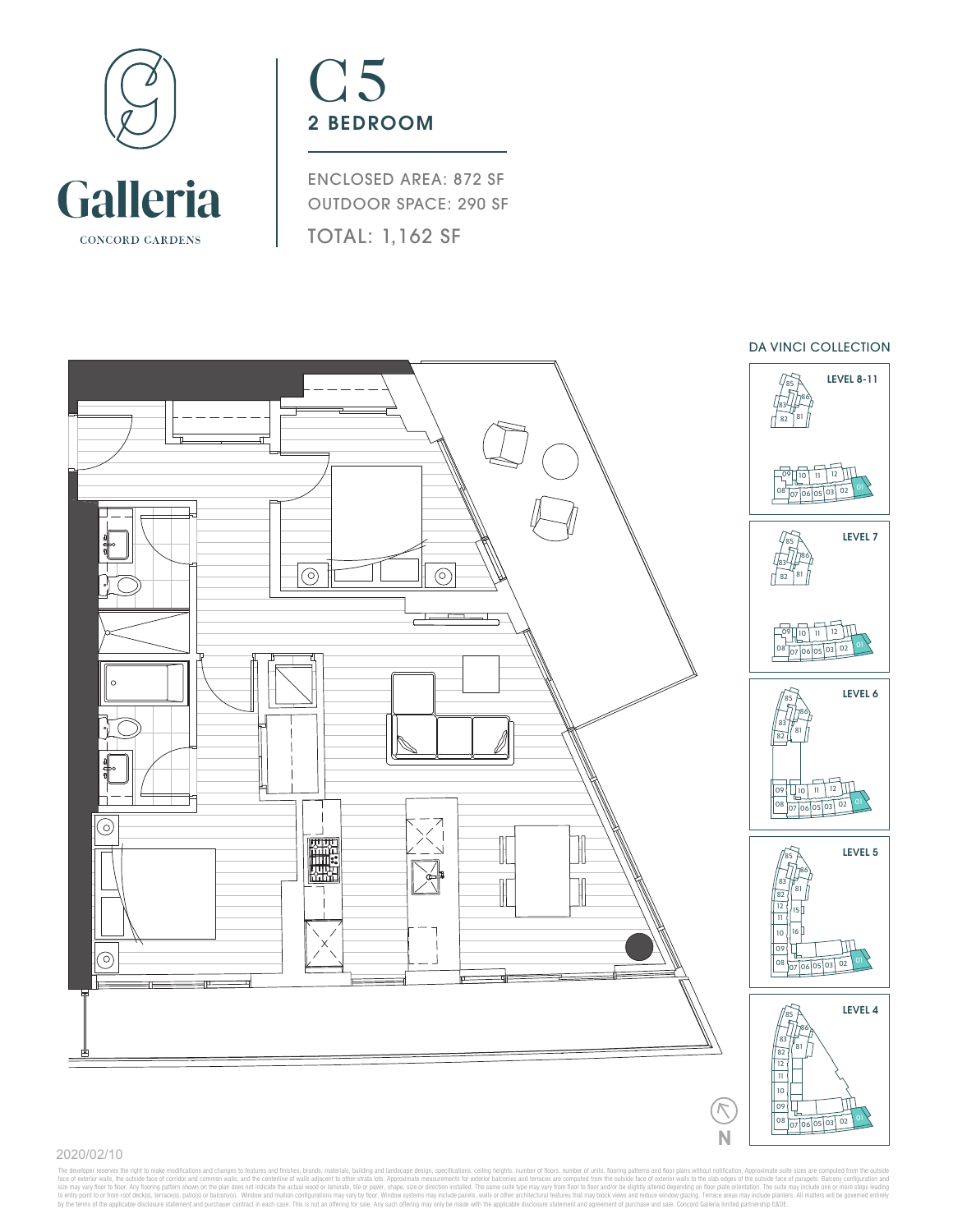

## C8 2 BEDROOM JR.

EN C LOSED AREA: 793 SF OUTD OOR SPACE: 143 SF TOTAL: 936 SF



#### 2020/09/17

The developer reserves the right to make modifications and changes to leatures and finishes, brandrais, building and landscape design, specifications, calima perspective makes and more of loos, and the centation and the co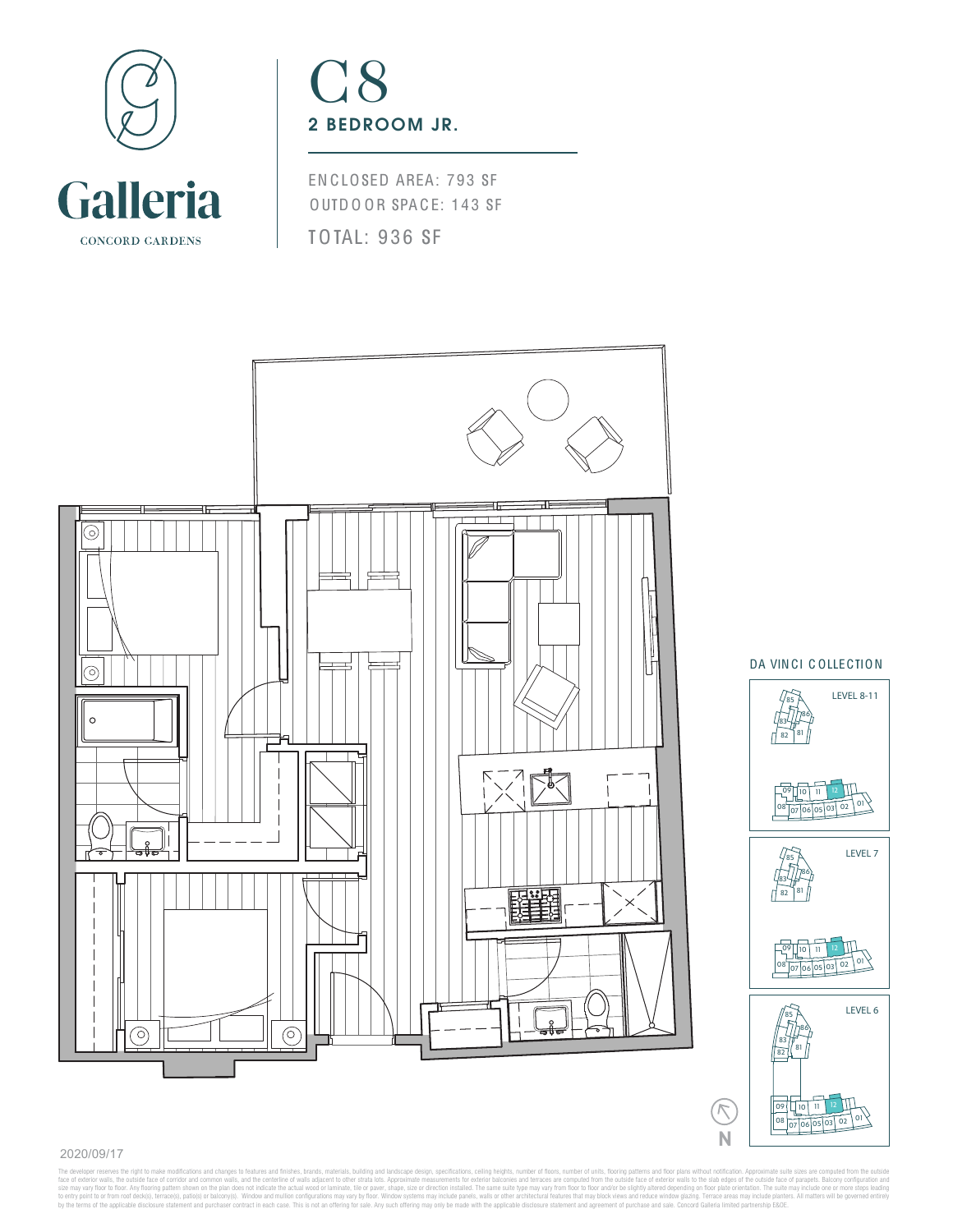

# D1 2 BEDROOM + GUEST

ENCLOSED AREA: 868 SF OUTDOOR SPACE: 143 SF

## TOTAL: 1,011 SF

Unit plan is an adaptable unit. Please ask your Galleria sales executive for more info.







**N**

 $\triangledown$ 

### 2020/01/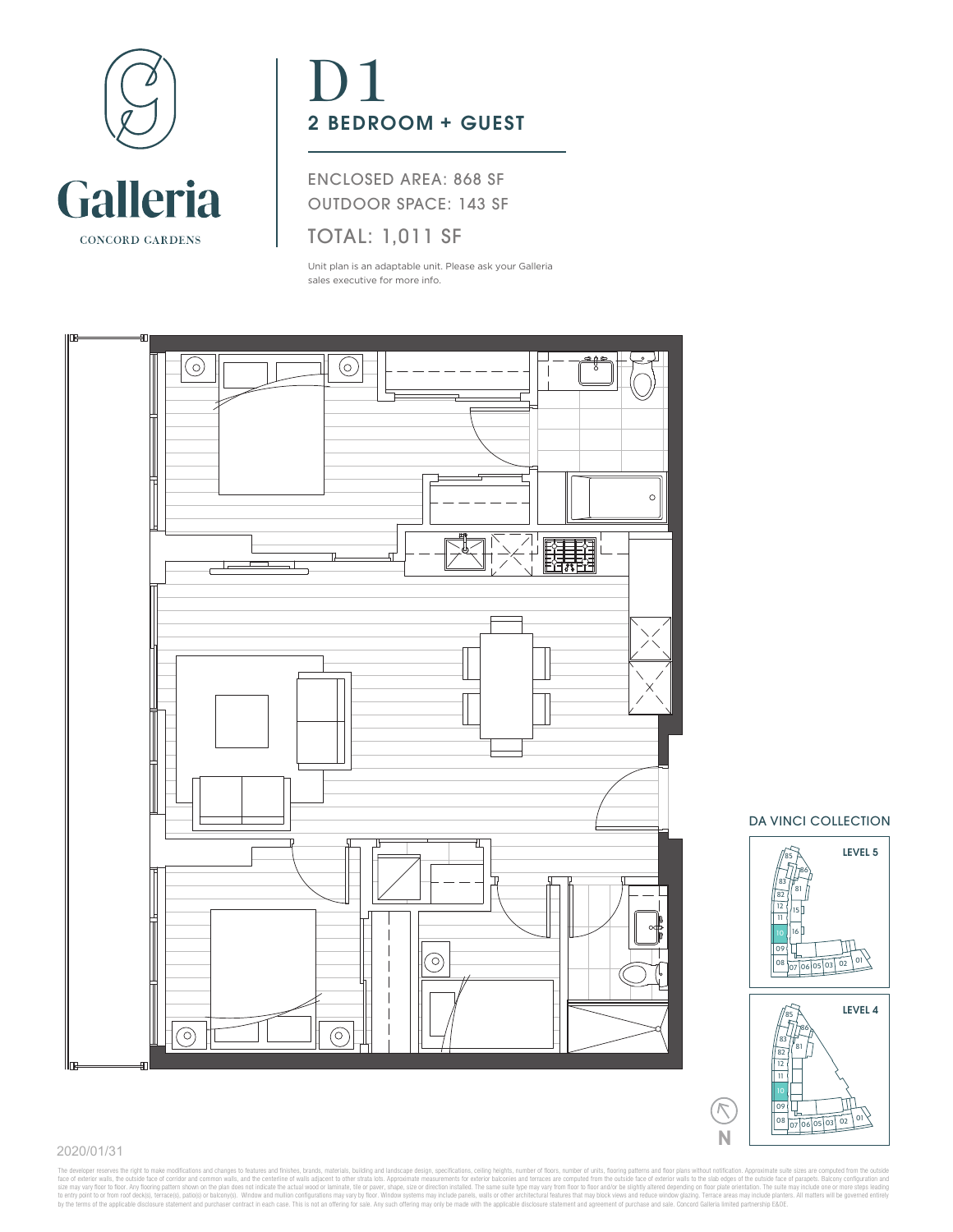

## E<sub>1</sub> 3 BEDROOM

ENCLOSED AREA: 935 SF OUTDOOR SPACE: 121 SF TOTAL: 1,056 SF



2020/02/10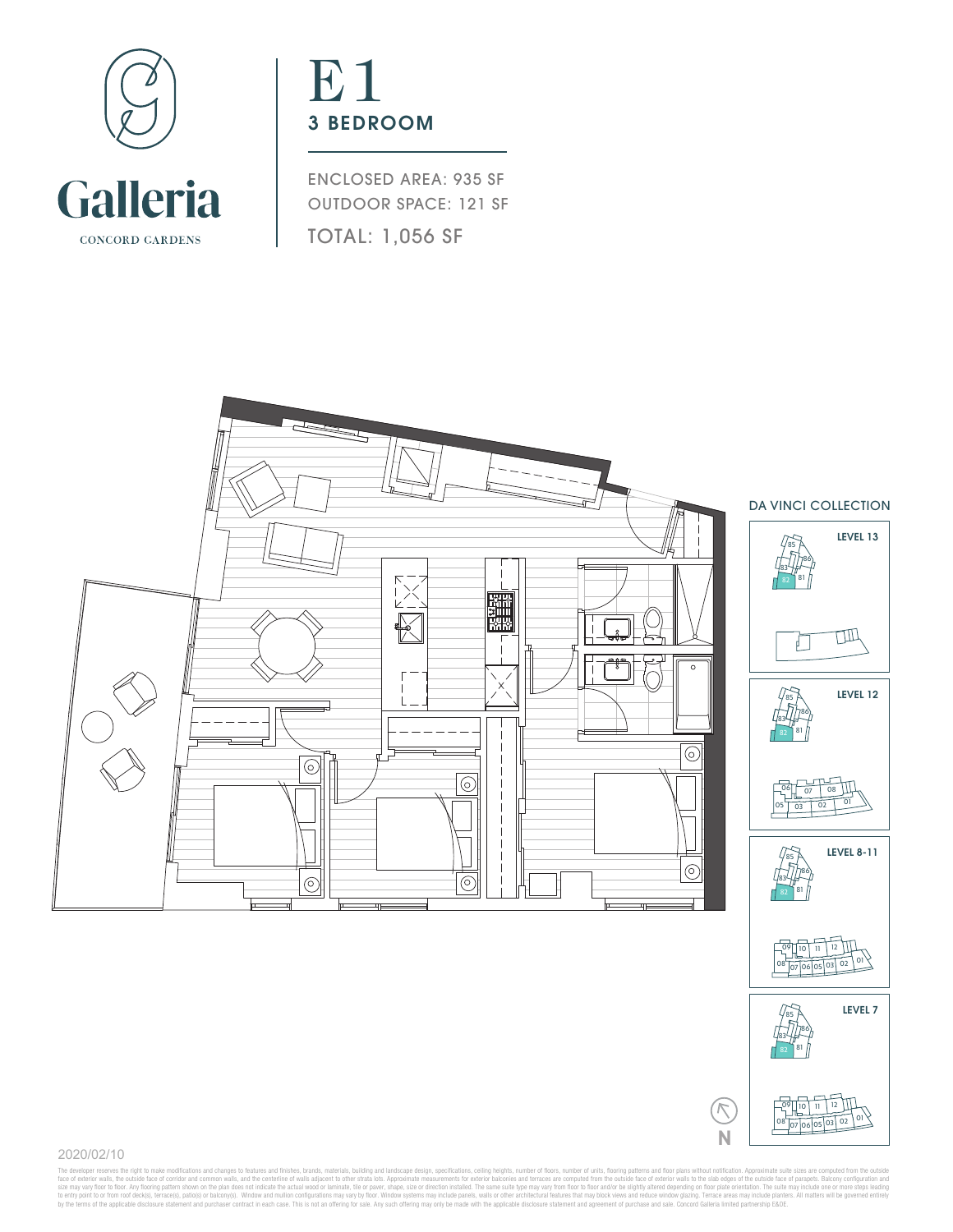

# F1 2 BEDROOM + GUEST

ENCLOSED AREA: 1,038 SF OUTDOOR SPACE: 144 - 301 SF TOTAL: 1,182 - 1,339 SF



### 2020/02/10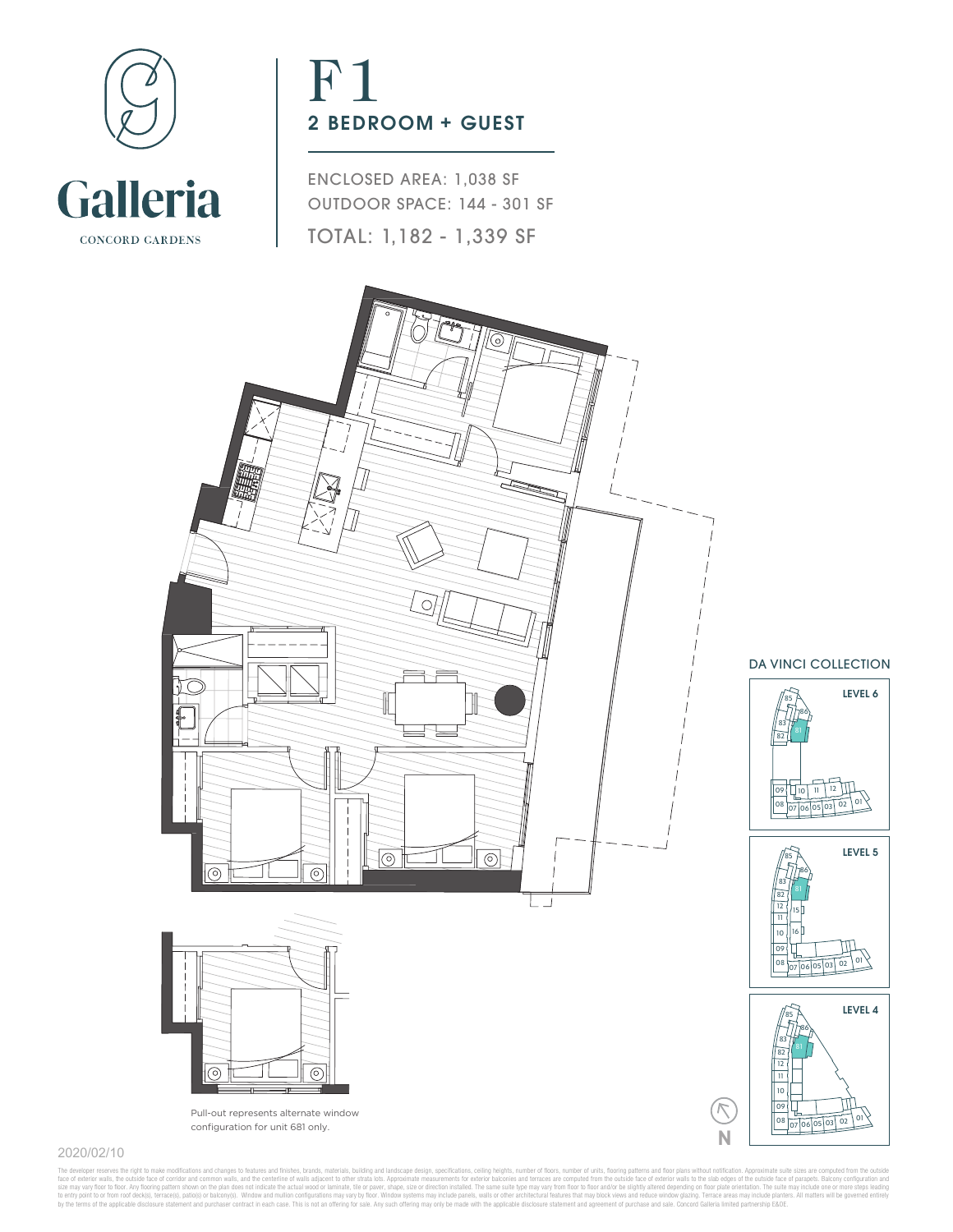

## F<sub>5</sub> 3 BEDROOM JR. + DEN

EN CLOSED AREA: 942 SF OUTD O OR SPACE: 338 SF TOTAL: 1,280 SF



### DA VIN CI C OLLECTION



2020/09/17

The developer reserves the right to make modifications and change to leatures and finishes, brandials, building and landscape design, specifications, calima perspective make and finishe perspective maker and incomparation